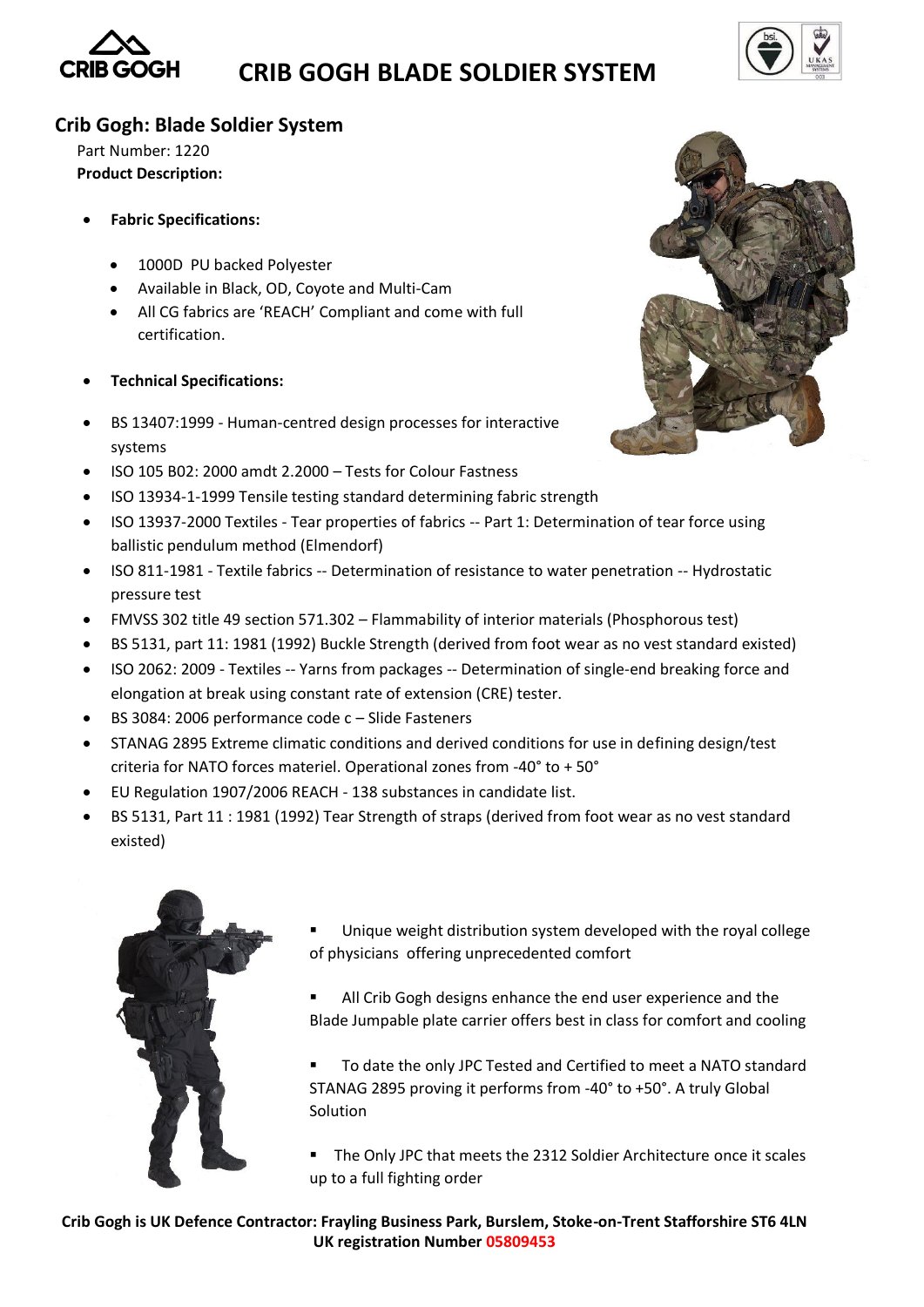

## **CRIB GOGH BLADE SOLDIER SYSTEM**



### **Product Description: Blade Soldier System**



Offering a unique patented buckle system that allows this jumpable plate carrier to scale up to a full fighting order once the end user has hit their landing zone. No other jumpable soldier system offers this capability at this time, Blade offers a significant increase in survivability over other vests with the trauma mitigation designed and integrated into the weight distribution system we developed with the Royal College of Physicians.

- Two side panel options for fast insertion or a higher level of protection
- Best in class for cooling and venting, offering a reduction in the thermal and cognitive burdens especially when worn with the snatch sides
- When offered with our Maritime Armour Maverick can be used in Maritime Interdiction operations
- No Hook or Loop failures or associated issues as the system is completely Velcro Free
- Unprecedented scalability through our unique patented buckle system

#### **Compatible with:**

- Yoke
- Load vest
- Rogue Bergen
- Tactical Assault Pack range
- Grab Bag
- Hydro Pack small
- Hydro pack patrol